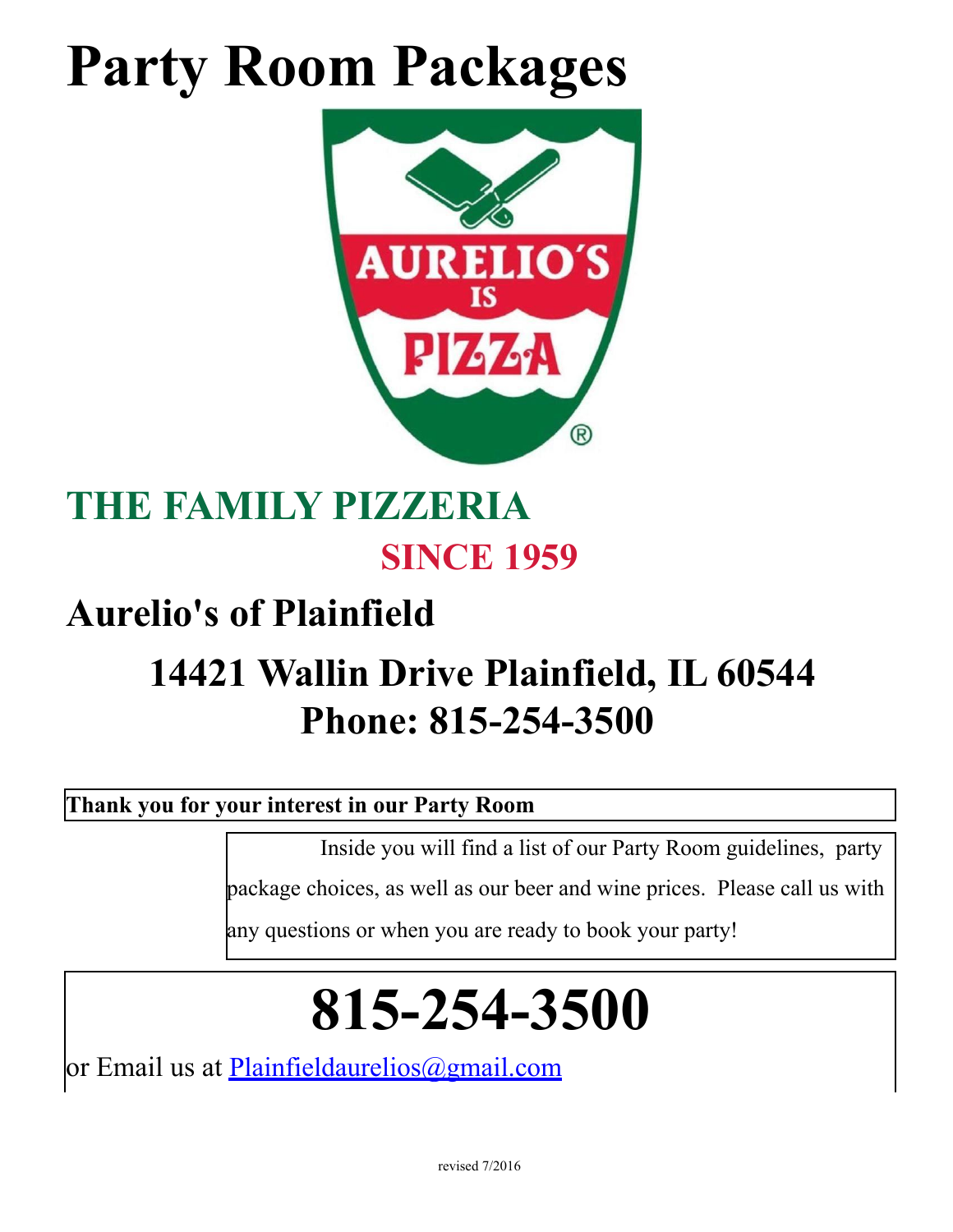The party room can accommodate parties with up to 45 guests, 20 guests are required to reserve the room. More than 45 guests will be moved to the back of the dining room for guests' comfort. If you choose not to **do a party package, your food and beverage bill must be at least \$250.00 pre-tax**. Initial**\_\_\_\_\_\_\_\_\_\_**

#### **Bookings are available daily after 11am**

#### Initial

There is NO charge to use the Party Room, however, we do require a receipt of a completed contract with your **credit card to guarantee your reservation.** (Please see Aurelio's Credit Card Authorization Form for details)

x A credit card guarantee of the adult price times total guest count is required

(example: 30 Guests X  $$14.95 = $448.50$  plus sales tax will charged if the party is a No Show) x This credit card guarantee is required at the time of booking & will be charged on the date of the party or after, unless written notice to cancel is sent via email to Plainfieldaurelios@gmail.com or fax to 779-252-2178 at least 7 days prior to the party/event. The credit card will also be charged for the guarantee in the event of **a NO SHOW.**

#### **Initial**

x **Parties may be booked at any time, providing the time slot is available.**

We offer  $2<sup>1</sup>/2$  hours maximum for all parties

#### **We want to assure you & your guests the most pleasant visit at Aurelio's Pizza.**

#### **Initial**

x Please be as exact, when booking your party size, as other parties may be at the same time. Any additions after the initial booking will affect the comfort level of guests. All additions must have written approval by Aurelio's Pizza's party coordinator, as the space reserved may not be large enough to accommodate the additional guests.

- x Tables for cakes or desserts, gifts, awards, etc. will be supplied if space allows. Please request when booking **Please be aware of minimum guest amounts for packages.**
- $\times$  Any parties (on the day of the party) below the minimum amount of guests will be charged for the **difference at the ADULT PRICE.**

#### Initial

**Prices listed exclude sales tax (8.5%) & gratuity (20%).**

Initial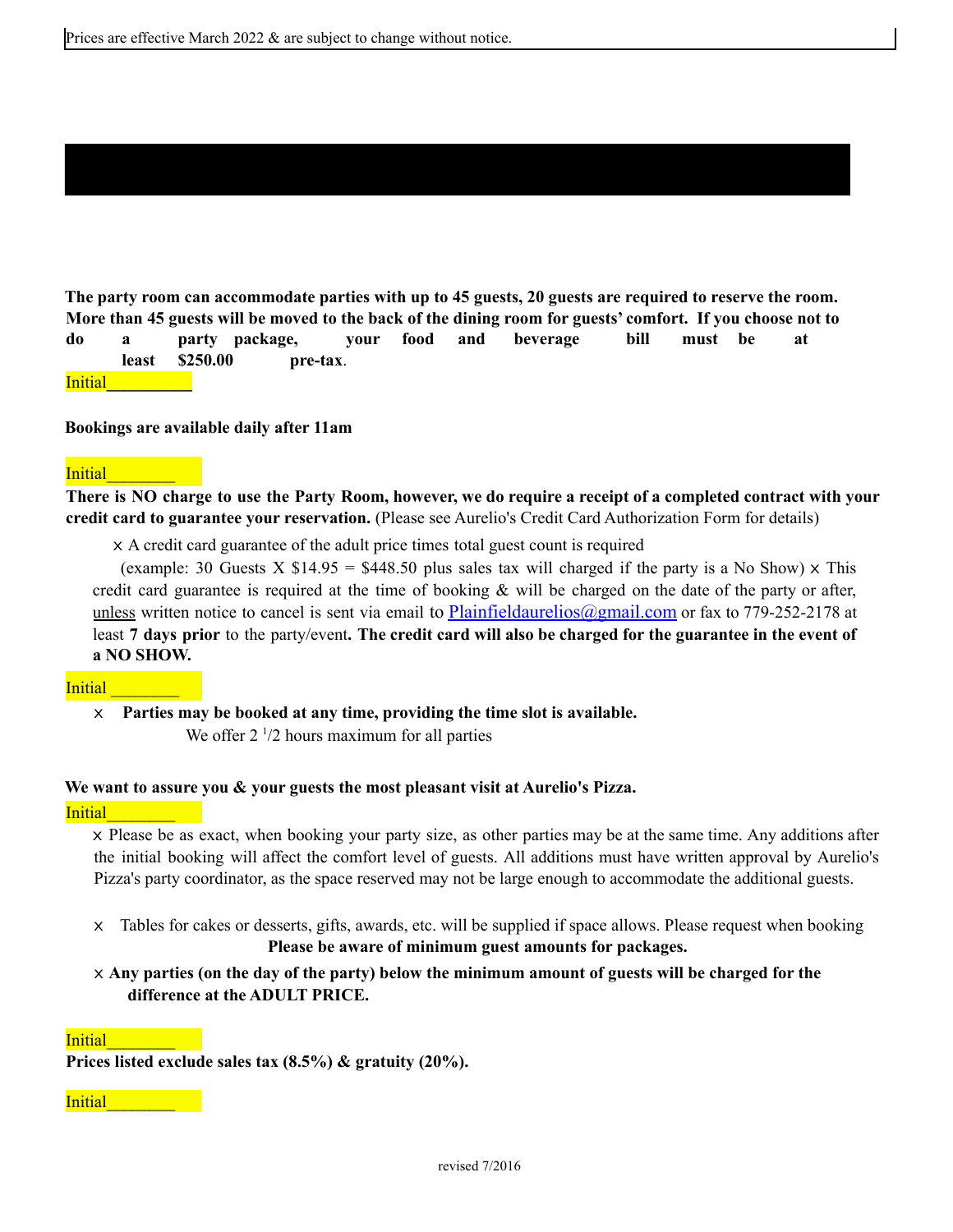**A 1-week confirmation is required for every party.** x Please provide final package choices, along with any upgrades.

- x Please provide the final count of your party. With the final count, please provide a breakdown of guests by adults, children 4-10 & children under 3.
- x The final count given will be the minimum amount charged (the room cannot be reserved if the final count drops below the minimum amount needed to hold a reservation).
- x Please let us know how you would like to include alcohol in your party. It can be added to your party's final bill or handled as a "cash bar," meaning your guests will pay for drinks on his/her own. Alcohol pricing is listed later in the packet.

#### **You are welcome to arrive 15 minutes before your party begins to decorate if the room is open.**

x Table Decorations & Balloons are permitted, but please, NO confetti or wall hangings, nothing can be taped or pinned to the walls. x Store Bought Cakes Only (no ice cream from outside). We do supply serving utensils, along with plates and silverware, if needed.

### **Please make us aware if your party is a SURPRISE.**

x Providing us with an alternative phone number will help ensure keeping it a surprise. Alternate Phone Number



### **Aurelio's Pizza of Plainfield Party Package Agreement**

**PAYMENT:** The entire balance is due payable in cash, or by major credit card (AMEX, Visa, MasterCard and/or Discover Card) at the close of the scheduled event. NO GIFT

CERTIFICATES OR COUPONS ARE ACCEPTED AS ANY FORM OF PAYMENT. (Total

balance due will include food and beverage costs, 20% service gratuity, and any/all applicable miscellaneous fees.)

**SUGGESTED GRATUITY:** We suggest a 20% gratuity to be added by Patron to total bill which will be dispersed as gratuities to servers, bartenders, host/hostess who work the event. All events will be charged 8.5%, Illinois Sales Tax. Arrangements for tax exempt billing need be made in advance and Form 3-520, Illinois Sales & Use Certificate of Tax Exemption is required.

**CANCELLATION POLICY AND CONDUCT:** All private parties must be canceled 7 days prior to the scheduled event. Any event canceled less than 7 days of the scheduled event will be charged the credit card guarantee amount. Patron agrees to conduct the Event in an orderly manner in full compliance with applicable laws, regulations and Aurelio's Pizza rules and standards. Patron assumes full responsibility for the conduct of all persons in attendance at Patron's Event and for any damage done to any part of the premises during the time of Patron's Event. All children must be supervised at all times. Children are not allowed in the restroom in large groups or unsupervised in the parking lot.

**DECORATIONS/PATRON'S PROPERTY:** We are not responsible for loss or damage to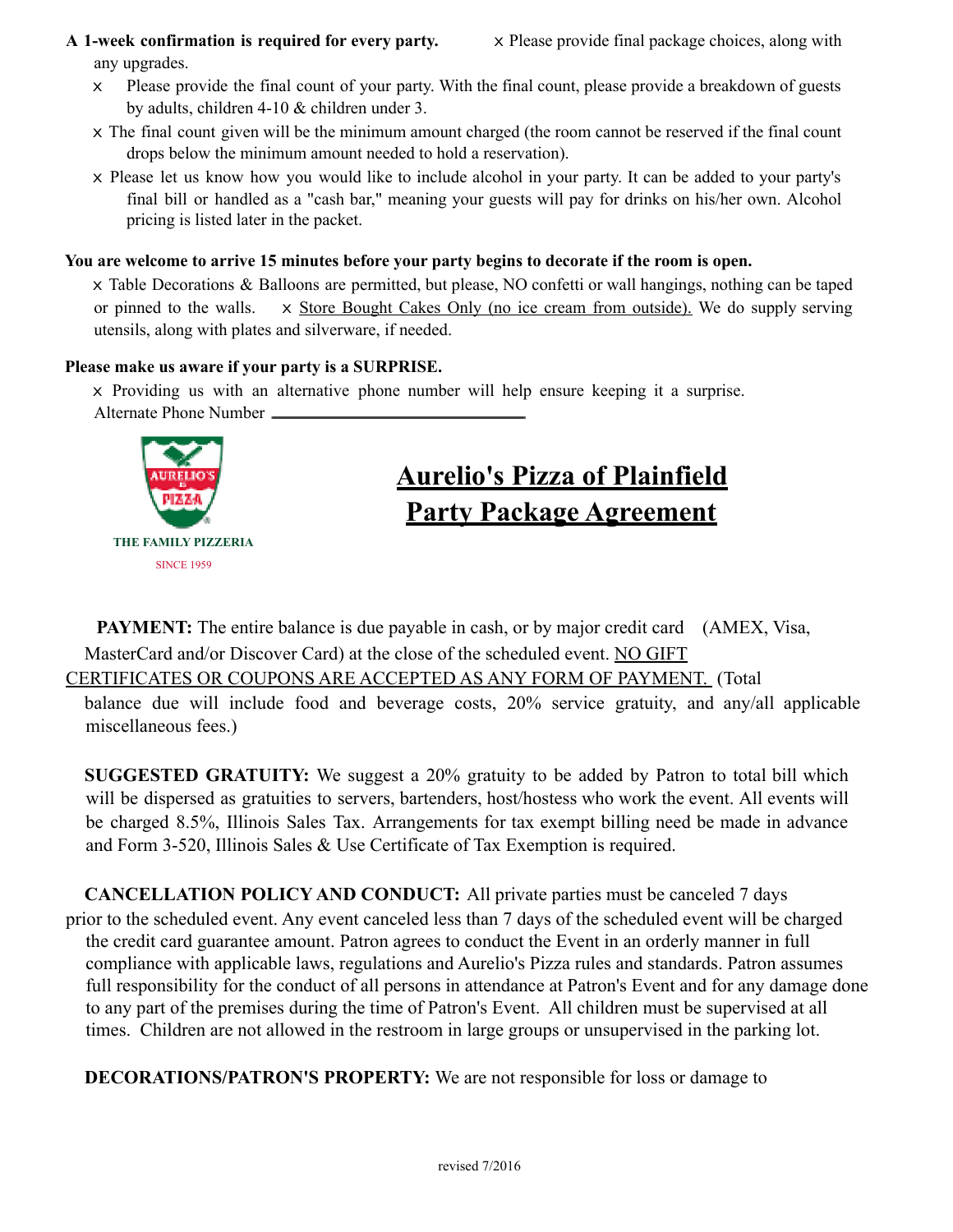Patron's property and do not maintain insurance to cover it. Any personal property of Patron or Patron's guests brought onto the premises of Aurelio's Pizza prior to, during or following the event will be the sole risk of Patron and Patron's guests.

I HAVE READ AND AGREE to the terms, conditions & guidelines outlined in this "Party Room Packages Agreement."

| Signature            | Today's Date<br>Date of Event: |                     |                      |
|----------------------|--------------------------------|---------------------|----------------------|
|                      |                                |                     |                      |
| Printed Name         |                                |                     |                      |
|                      |                                |                     |                      |
| Phone Number         | <b>Start Time</b>              | End Time            |                      |
| <b>Email Address</b> | # of Adults                    | $# Children (4-10)$ | $#$ Children under 3 |

L.

**Type of Event** (B-Day, Anniversary, Holiday, Business Meeting, Rehearsal, Funeral, etc.) \*\*any increase to guest count must have written approval from Aurelio's Pizza's Party Room Coordinator \*\* Fax completed form to 779-252-2178 or Email to Plainfieldaurelios@gmail.com **(please call to confirm your date prior to faxing or emailing contract)**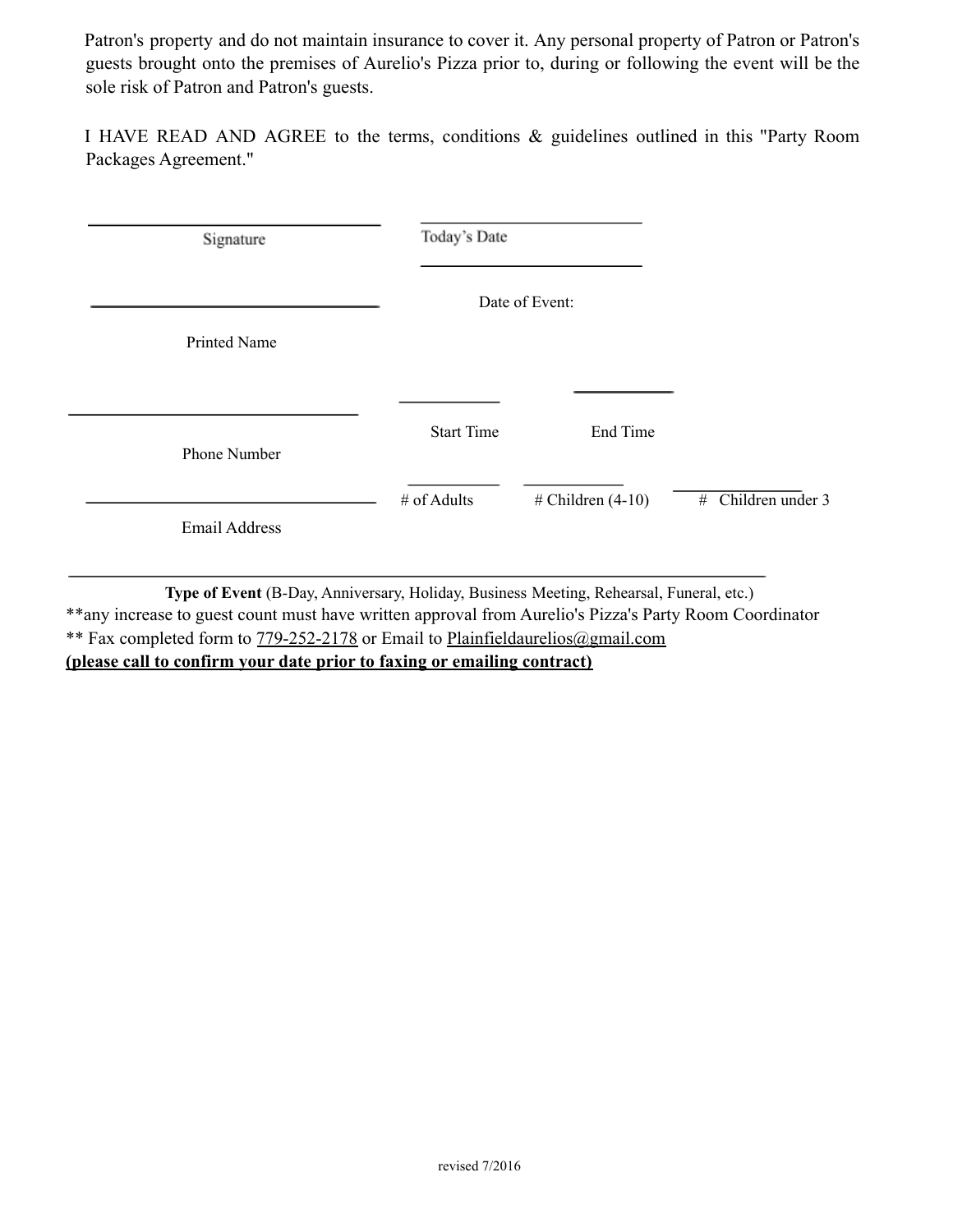### *INCLUDES* **• Unlimited Pizza and Soft Drinks**

Pizza included are Cheese, Sausage, Pepperoni, Veggie and Super Six. The unlimited pizza and pop will be brought out to the party based on consumption.

\*Any additional thin crust choices, stuffed pizza or Calabrese are an additional charge at menu prices.

|                        | (per person, minimum 20 people) |
|------------------------|---------------------------------|
| <b>Adults: \$13.50</b> | Children Ages $4-10$ : \$10.50  |

### **PIZZA, SALAD BAR & SOFT DRINKS**

### *INCLUDES* x

### **Unlimited Pizza, Salad Bar & Soft Drinks**

Pizza included are Cheese, Sausage, Pepperoni, Veggie and Super Six. Salad bar includes tomato, cucumber, onion, olives, cheese and croutons. Dressings are Italian, French and Ranch.

|                        | (per person, minimum 20 people)  |
|------------------------|----------------------------------|
| <b>Adults: \$15.50</b> | Children Ages $4 - 10$ : \$12.50 |

Adults: **\$15.50** Children Ages 4 -10: **\$12.50** Children 3 & under **\$5.95**

Adults: **\$13.50** *-*Children Ages 4-10: **\$10.50** *-*Children 3and under **\$5.95**

### **UPGRADES**

### **PASTA (Circle one pasta, one sauce) \$2.50 PER PERSON, PER ITEM**

Mostaccioli Meat Sauce Fettuccini Alfredo Sauce

Spaghetti Marinara Sauce Cheese Ravioli Romanoff Sauce

#### **ENTREES (Circle Choice) \$3.25 PER PERSON, PER ITEM**

Meatballs with marinara Italian Beef with Au jus Italian Baked or Fried Chicken Italian Sausage with peppers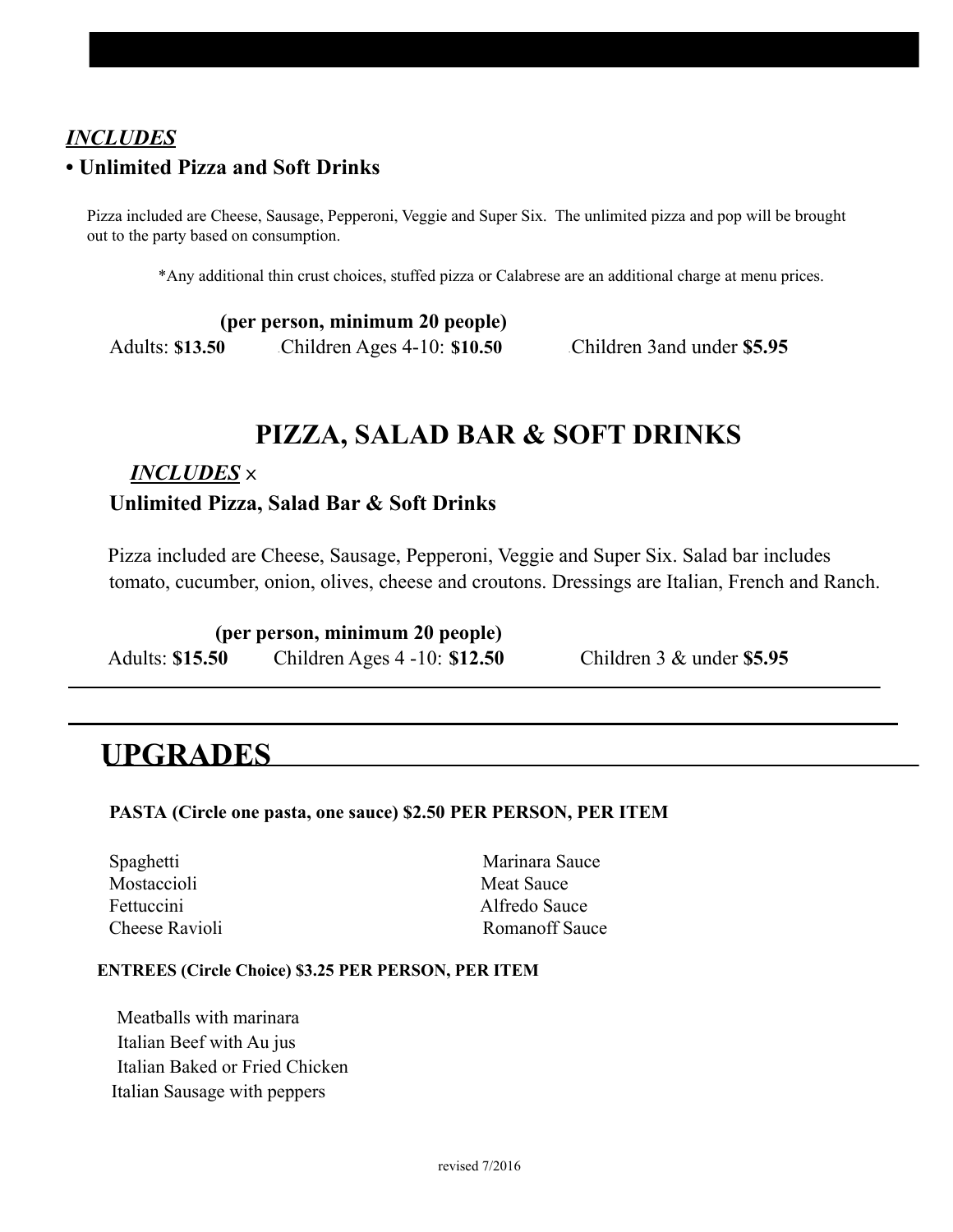### **DESSERT \$1.75 PER PERSON**

SOFT SERVE ICE CREAM BOWL

### ALCOHOL

**Bottled Beer** Domestic \$5.00 Import \$6.00

### **Draft Beer**

Domestic glass \$4.75, pitcher \$13.50 Premium glass \$5.00, pitcher \$16.50

### **Wine**



**Glass \$8.50 Bottle \$28.00**